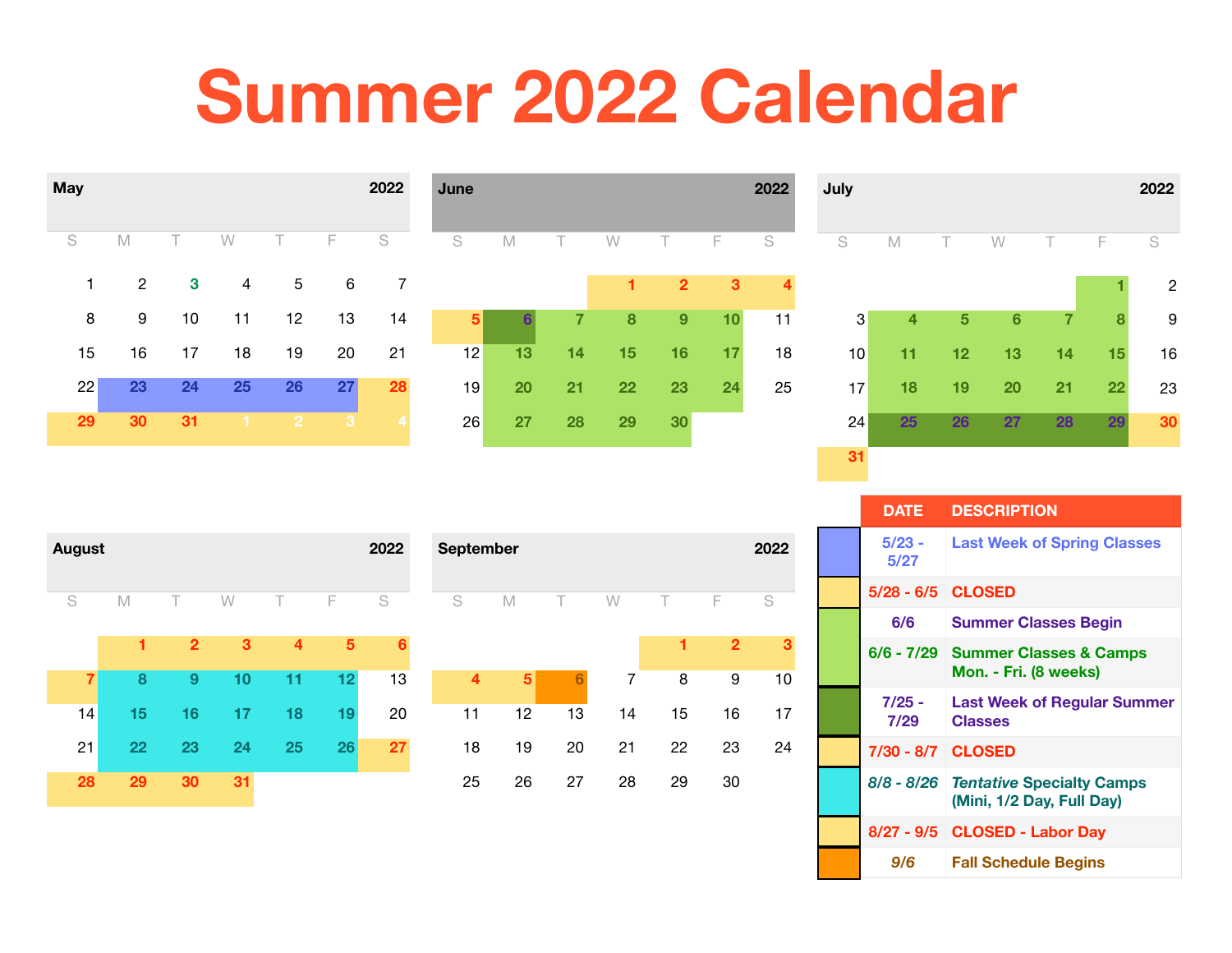## **June**

| Mav |    |          |          |       |    |    |  |  |  |  |  |
|-----|----|----------|----------|-------|----|----|--|--|--|--|--|
| S   | M  |          | T W T F  |       |    | S  |  |  |  |  |  |
| 1   | 2  | 3        | 4        | 5     | 6  |    |  |  |  |  |  |
| 8   | 9  |          | 10 11 12 |       | 13 | 14 |  |  |  |  |  |
| 15  |    | 16 17 18 |          | 19    | 20 | 21 |  |  |  |  |  |
| 22  | 23 | 24       | - 25     | 26 27 |    | 28 |  |  |  |  |  |
| 29  | 30 | 31       |          |       |    |    |  |  |  |  |  |

| July |    |        |    |                |     |    |
|------|----|--------|----|----------------|-----|----|
| S    | M  | $\top$ | W  | $\top$         | - F | S  |
|      |    |        |    |                | 1   | 2  |
| 3    | 4  | 5      | 6  | $\overline{7}$ | 8   | 9  |
| 10   | 11 | 12     | 13 | 14             | 15  | 16 |
| 17   | 18 | 19     | 20 | 21             | 22  | 23 |
| 24   | 25 | 26     | 27 | 28             | 29  | 30 |
| 31   |    |        |    |                |     |    |

| <b>SUNDAY</b>       | <b>MONDAY</b>        | <b>TUESDAY</b> | <b>WEDNESDAY</b> | <b>THURSDAY</b>         | <b>FRIDAY</b>      | <b>SATURDAY</b> |
|---------------------|----------------------|----------------|------------------|-------------------------|--------------------|-----------------|
| 29                  | $30\,$               | 31             |                  | $\overline{\mathbf{2}}$ | $\mathbf{3}$       | 4               |
|                     |                      |                | <b>CLOSED</b>    |                         |                    |                 |
| 5                   | $6\phantom{1}$       | $\overline{7}$ | $\boldsymbol{8}$ | $\boldsymbol{9}$        | 10                 | 11              |
|                     | <b>CLASSES BEGIN</b> |                |                  |                         | <b>Tuition Due</b> |                 |
| 12                  | 13                   | 14             | 15               | 16                      | 17                 | 18              |
|                     |                      |                |                  |                         |                    |                 |
| 19                  | 20                   | 21             | 22               | 23                      | 24                 | 25              |
| <b>FATHER'S DAY</b> |                      |                |                  |                         |                    |                 |
| 26                  | 27                   | 28             | 29               | 30                      | 1.                 | $\sqrt{2}$      |
|                     |                      |                |                  |                         |                    |                 |